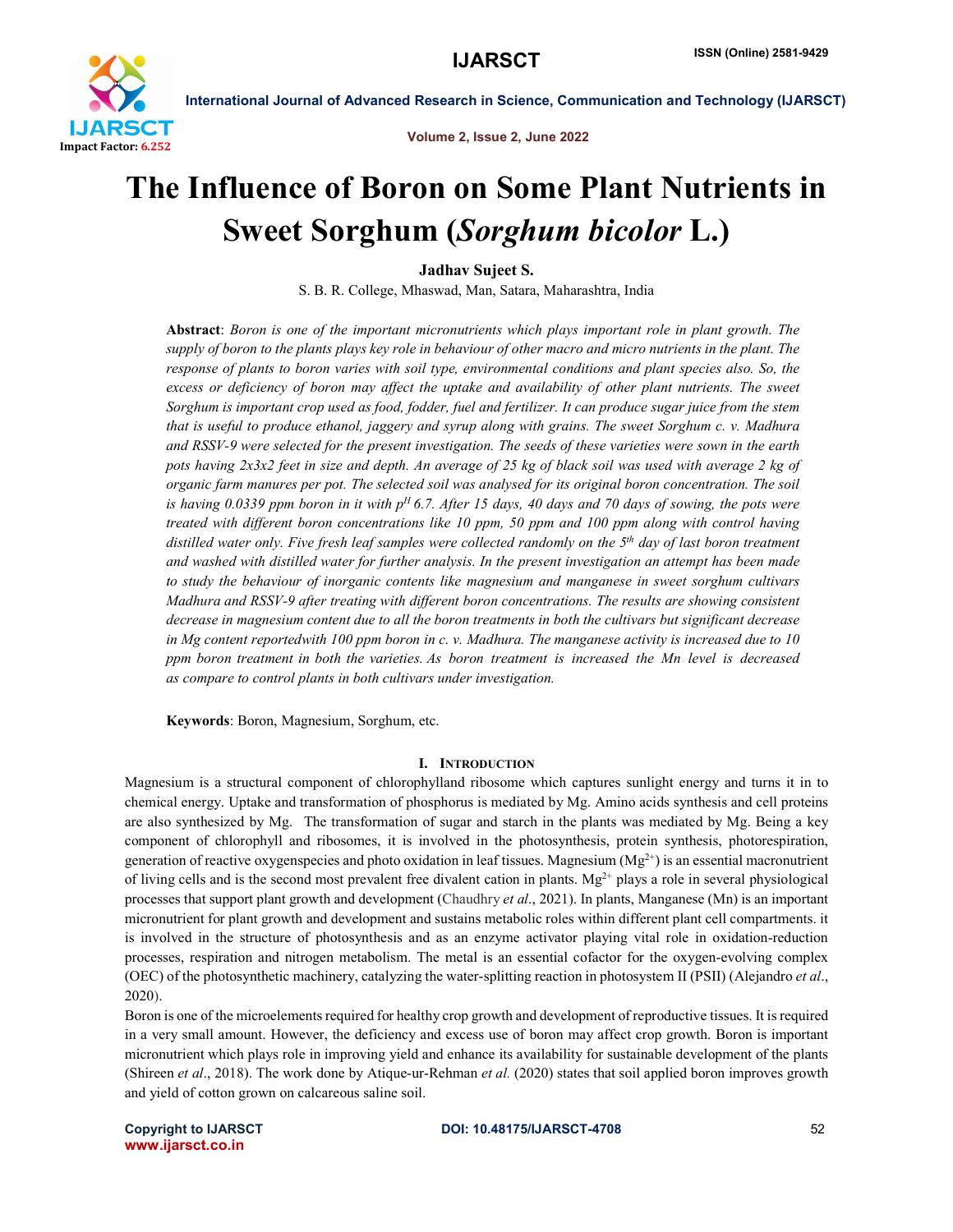

.

International Journal of Advanced Research in Science, Communication and Technology (IJARSCT)

### Volume 2, Issue 2, June 2022

As boron is important micronutrient required for plant growth and yield (Soomro *et al.,* 2011) which play vital functions in cell wall formation, nitrogen fixation, nucleic acid, membrane stability, sugar transport, carbohydrate and Indole Acetic Acid metabolism. Due to all these roles, boron leads to an increase in plant height and production (Ali *et al*., 2012). The application of B (fertilizers) in different rice-based systems helps to increase crop productivity by reducing yield losses, enhancing milling return, and improving cooking quality (Atique-ur-Rehman *et al.*2018). Together with the knowledge of the physiology and genetics of boron, should result in the development of efficient and tolerant varieties that may represent a long-term sustainable solution for the problem of inadequate or excess boron supply (Brdar-Jokanovic *et al*., 2020).

*Sorghum bicolor* is an important dry land annual cereal crop grown in India. It is the fifth most important cereal grain after maize, rice, wheat and barley in the world (FAOSTAT 2021). It is a main staple food in arid and semi-arid areas. In semi-arid tropics when other plants fail to survive, sweet sorghum can grow successfully. In tropical, subtropical, temperate, semiarid region and in poor quality soil, it can be easily grown. It can be cultivated in kharif, ruby and summer seasons. Sweet sorghum is said to be valued for 4-F's. These 4-Fs are food, feed, fuel and fertilizer. It can produce along with grains, a sugary juice that is useful to produce ethanol, jaggery, syrup and flour. As sweet sorghum produces food as well as fuel, it can help to meet the country's fuel needs without compromising our food supply. This plant can compete with sugarcane for ethanol production as sugarcane requires comparatively more water, fertilizers and has a long lifespan also. The purpose of selecting this crop for the study as this plant requires minimum water and fertilizers and can grow in semi-arid areas also.

The present study was carried out to establish the behavior of some nutrients like magnesium and manganese due to different boron concentrations in two sweet sorghum cultivars 'RSSV-9' and 'Madhura'. Magnesium is key component of chlorophyll and several other physiological processes that support plant growth and development. As well as manganese is also a important in photosynthesis and oxidation-reduction processes, respiration and nitrogen metabolism. Thus, the objective of this study is to know the proper dose of boron in sweet sorghum which ultimately beneficial for the sustainable behavior of nutrients like magnesium and manganese.

# II. MATERIALS AND METHODS

The sweet sorghum varieties RSSV-9 and Madhura were grown in individual pots which were treated with 10 ppm, 50 ppm and 100 ppm boron along with one pot untreated i.e., 0 ppm named as control. These treatments were given at 15 days old seedlings and the treatment was repeated at 40 days and 70 days old plant after sowing. The pot culture technique was used for the experiment with three replications. The individual pot of the size 2x3 feet in size with two feet depth was used for experiment. Every pot was filled with 25 kg black soil approximately and two kg of organic manures were added to it. The soil selected was analyzed. The soil having pH 6.7 and 0.0339 ppm boron was naturally present in it. There were three treatments of boron with different concentrations along with one control pot without any treatment. One pot is used for each treatment and the seedlings were thinned. Five plants were kept in every pot for further growth. At maturity plants from each treatment and control were harvested and the randomly selected 5 leaves were used for the preparation of acid digest.

The method described by Toth *et al.* (1948) to digest the plant material has been used. For the estimation of inorganic constituents, an acid digest from the oven dried plant material is used. Manganese ( $Mn^{++}$ ) and Magnesium ( $Mg^{++}$ ) from the acid digest were detected by atomic absorption spectrometer (Perkin Elmer Model-3030) using acetylene air flame. Hollow cathode lamp was used as light source. The concentrations of  $Mn^{++}$  and  $Mg^{++}$  were react at 324.8nm, 248.3nm, 279.5nm and 285.2nm respectively.

### III. RESULT AND DISCUSSION

# a) MAGNESIUM (Mg):

The influence of boron treatments on magnesium content of two sweet sorghum cultivars Madhura and RSSV-9 is depicted in fig. 1. The results are showing consistent decrease in magnesium content due to all the boron treatments in both the cultivars under investigation. But significant decrease in Mg content reported with 100 ppm boron in c. v. Madhura.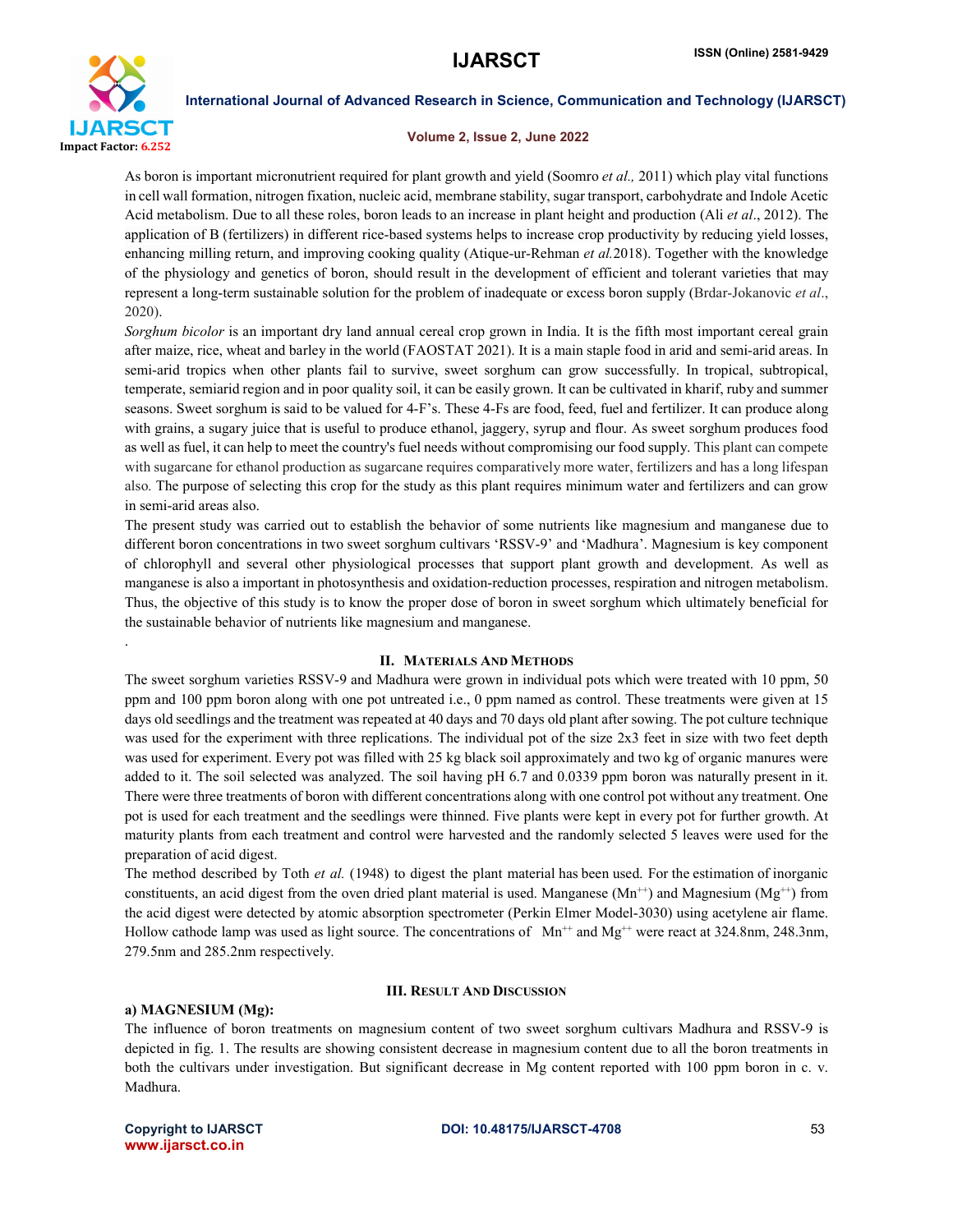



### Volume 2, Issue 2, June 2022





Figure 1: The effect of boron on magnesium content of the leaves of sweet sorghum cultivars.

Magnesium is a divalent, strongly electropositive, small, mobile element of plants. Being a key component of chlorophyll and ribosomes, it is involved in the photosynthesis, protein synthesis, photorespiration, generation of reactive oxygen species and photo oxidation in leaf tissues.

The involvement of boron on the analogues of Mg content in plants was reported in previous studies. The supply of boron to crops either by fertilization ofsoil or by addition of nutrients resulted in decreased Mg content (Joret and Henri, 1937). Downton and Hawker (1980) were of the opinion that Mg was decreased due to addition of boron concentration in nutrient solution. The leaves applied with boron shows decreased metal ions like  $Mg^{2+}$ . This decreased Mg2+ can be related to chlorophyll loss (Power and Woods, 1997). Lopez-Lefebre *et al.* (2002) reported competition between cations like Mg at root level results indecreased Mg due to high boron in leaves, stem, burs and seeds of cotton. The adverseeffect on Mg content due to increased boron concentration was observed by Datta *et al.* (2001) in wheat. In cotton plant, Ahmad *et al.* (2008) was found significantly low Mg concentration due to excess boron. Ahmad *et al.* (2011) reported decreased Mg with boron rates in different plantparts. According to Bowen (1981), Ahmad *et al*. (2008) high boron reduces Mg concentration due to antagonistic activity. The decrease in Mg content due to boron application is recorded in our study. Such a reduction is noticeable in c. v. Madhura than RSSV-9.

Copyright to IJARSCT **DOI: 10.48175/IJARSCT-4708** 54 www.ijarsct.co.in b) MANGANESE (Mn):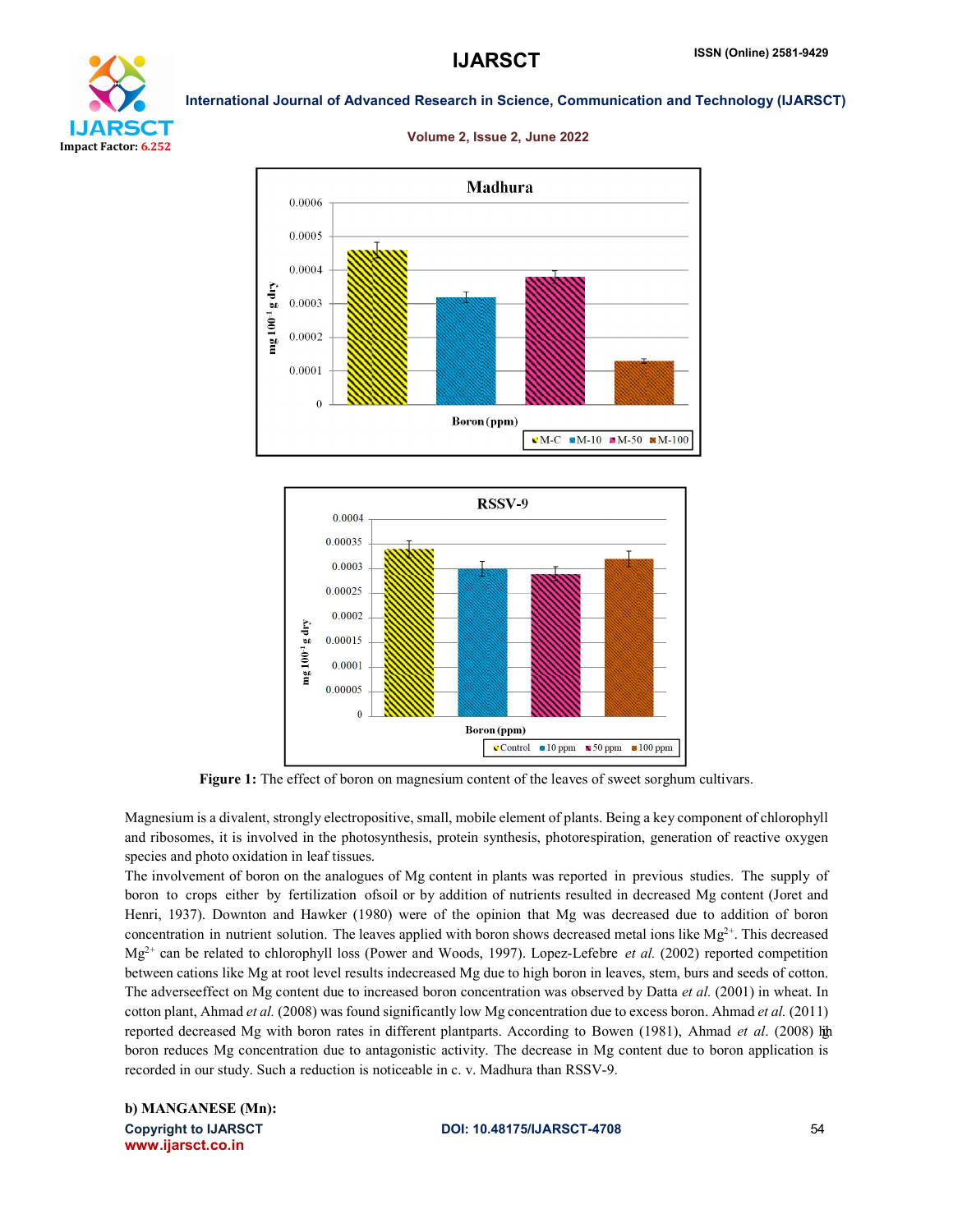

### Volume 2, Issue 2, June 2022

The different boron concentrations have impact on manganese content ofsweet Sorghum cultivars are depicted in fig. 2. It is clear from the results that 10 ppm boron treatment increases manganese activity in both the varieties under investigations. But as boron treatment is increased the Mn level is decreased ascompare to control plants in both cultivars under investigation.





Figure 2: The effect of boron on manganese content of the leaves of sweet sorghum cultivars.

Manganese is an essential microelement in most organisms. In plants, it is involved in the structure of photosynthesis and as an enzyme activator playing vital role in oxidation-reduction processes, respiration and nitrogen metabolism. It has also useful in synthesis of polyamines, which play important role in plant growth and development and in detoxification of active oxygen species (Evans and Malmberg, 1989).

The different boron concentrations have different effects on manganese content of plants was studied by different workers. Boron at 10 ppm and 20 ppm concentration may increase Mn content in seedlings of *Toxodium distichum* as reported by Mazher *et al*. (2006). In mulberry plants Tewari *et al*. (2010)reported that boron deficit conditions increased Mn content. Castagnara *et al*. (2012) found increased Mn content due to increased boron application on white oat plants.Ali *et al*. (2013) studied maize plant and were of the opinion that foliar application of boric acid increased Mn content in the leaves.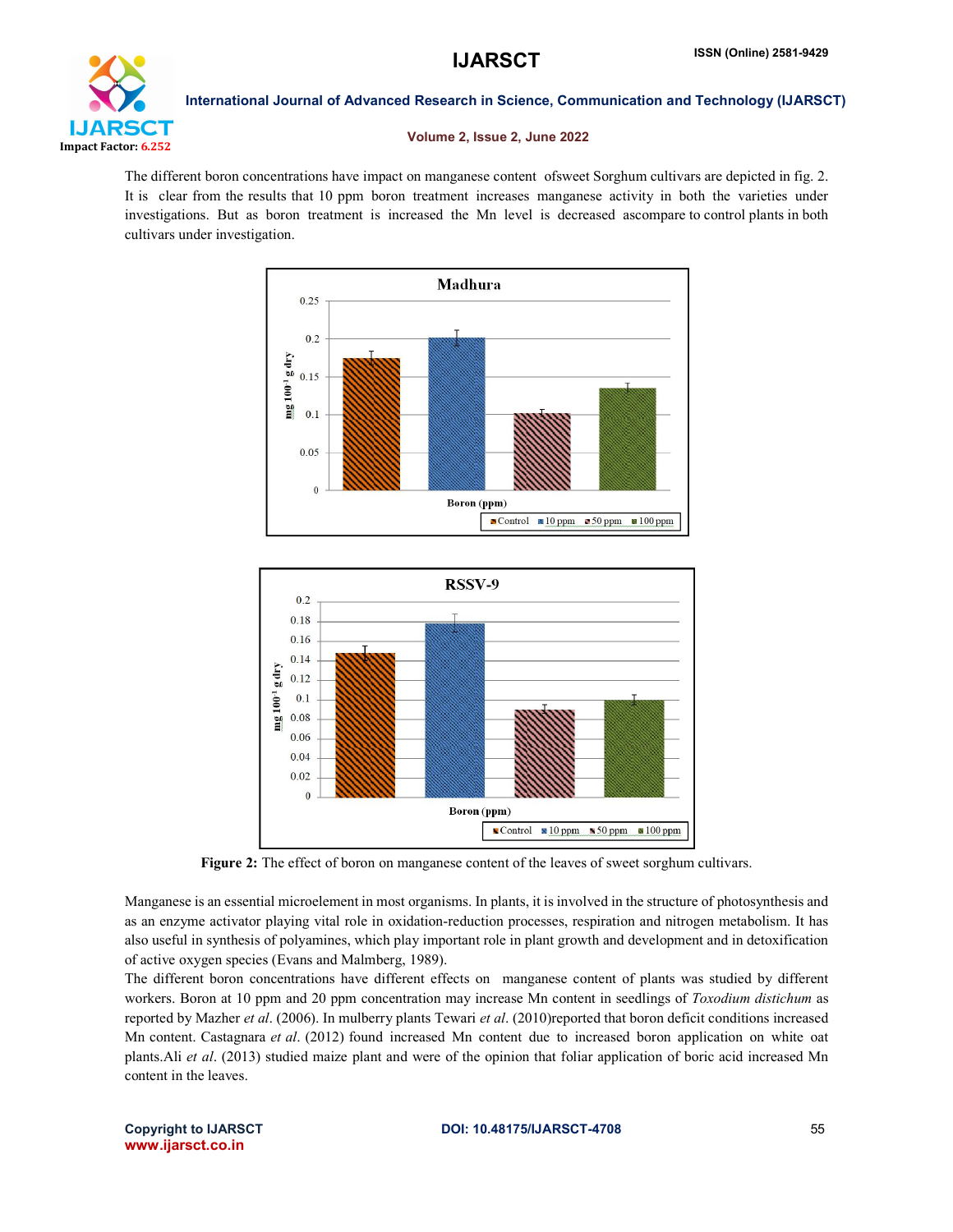

# Volume 2, Issue 2, June 2022

The contradictory reports of Leece (1978) were shown that boron high levels depressed the Mn concentration in maize cops. In bean plants boron deficient conditions were markedly reduce the Mn adsorption (Dave and Kannan, 1981). According to Singh *et al.* (1990) in wheat plants increasing boron though soil application may decrease uptake of Mn. The high boron level may reduce Mn concentration in radish plant was reported by Tariq and Mott (2006). The response of Mn to different boron concentrations is similar in both the cultivars studied here.

# IV.CONCLUSION

The decrease in Mg content due to boron application is recorded in our study. Such a reduction is noticeable in c. v. Madhura than RSSV-9, but even though the reduction in Mg content may not affect the photosynthesis activity largely in sorghum is a matter of further investigation. In the present investigation response of the Mn content to boron treatment is uniform in both cultivars of sorghum. The initial increment in Mn content due to low boron treatment may to partial replacement of Mg as it decreased due to boron treatment reported earlier in both cultivars under investigation.

# **REFERENCES**

- [1] Ahmad N, Muhammad A, Fiaz A, Ullah MA, Javaid Q, Ali MA. Impactof boron fertilization on dry matter production and mineral constitution of irrigated cotton. Pak. J. Bot., 2011. 43 (6): 2903-2910.
- [2] Ahmad P, Serwat M, Sharma S. Reactive oxygen species, antioxidants and signalling in plants. J. Plant Physiol., 2008. 51(3): 167-173.
- [3] Alejandro S, Holler S, Meier B, Peiter E. Manganese in Plants: From Acquisition to Sub cellular Allocation. Front Plant Sci. 2020. 11:300. doi: https://doi.org/10.3389/fpls.2020.00300
- [4] Ali A, Sarwar MA, Ahmad W, Shafi J, Qaisrani SA, Ahmad A, Ehsanullah, Akbar N, Masood N, Atta BM, Javeed HMR. Physiological and biochemical responses of maize (Zea mays L.) to exogenic application of boron under drought stress. Intr. J. Adv. Rea., 2013. 1(10): 6-16.
- [5] Ali EA. Effect of iron nutrient care sprayed on foliage at different physiological stages on yield and quality of some durum wheat (Triticum durum L.) varieties in sandy soil. Asian Journal of Crop Science, 2012. 4(4): 139-149.
- [6] Atique-ur-Rehman, Farooq M, Rashid A, Nadeem F, Stuerz S, Asch F, Bell RW, Siddique KHM. Boron nutrition of rice in different production systems. A review. Agron. Sustain. Dev. 2018. 38 (25). https://doi.org/10.1007/ s13593 -018-0504-8
- [7] Atique-ur-Rehman, Qamar R, Hussain A, Sardar H, Sarwar N, Javeed HMR. Soil applied boron (B) improves growth, yield and fiber quality traits of cotton grown on calcareous saline soil. PLoS ONE 2020. 15(8): e0231805. https://doi.org/10.1371/journal.pone.0231805
- [8] Brdar-Jokanovic, Milka. Boron Toxicity and Deficiency in Agricultural Plants. International Journal of Molecular Sciences, 2020. 21 (4): 1424. https://doi.org/10.3390/ijms21041424
- [9] Bowen JE. Micro- element nutrition of sugarcane. I. Interaction in microelements accumulation. Trop. Agric. 1981. 58: 215-220.
- [10] Castagnara, DD, Krutzmann A, Zoz T, Steiner F, Maria A, Castro CE, Neres MA, De Oliveira PSR. Effect of boron and zinc fertilization on white oats grown in soil with average content of these nutrients. R. Bras. Zootec., 2012. 41(7): 1598- 1607.
- [11] Chaudhry AH, Nayab S, Hussain SB, Ali M, Pan Z. Current Understandings on Magnesium Deficiency and Future Outlooks for Sustainable Agriculture. Int J Mol Sci. 2021. 22(4):1819. https://doi.org/10.3390/ijms 22041819
- [12] Datta KS, Angrish R, Mola-Doila YAA, Kumari P. Physiological andbiochemical changes in borotoxicity under saline conditions and its alleviation by calcium in wheat. National seminar on "Role of Plant Physiol. for sustaining qualityand quality of food production in relation to environment". Dharwad, 2001. PP.99.
- [13] Dave IC, Kannan S. Influence of boron deficiency on micronutrients absorption by Phaseolus vulgaris and protein contents in cotyledons. Acta Physiol. Plantarum., 1981. 3: 27-32.
- [14] Dowmton WJS and Hawker JS. Interaction of boron and chloroid on growth and mineral composition of Cabernet sauvignon vines. Ame. J. Enol. Vitic. 1980. 31: 277-282.
- [15] Evans PT, Malmberg RL. Do polyamines have a role in plant development? Annual Reviews of Plant Physiology and Plant Molecular Biology, 1989. 40: 235–269.

www.ijarsct.co.in